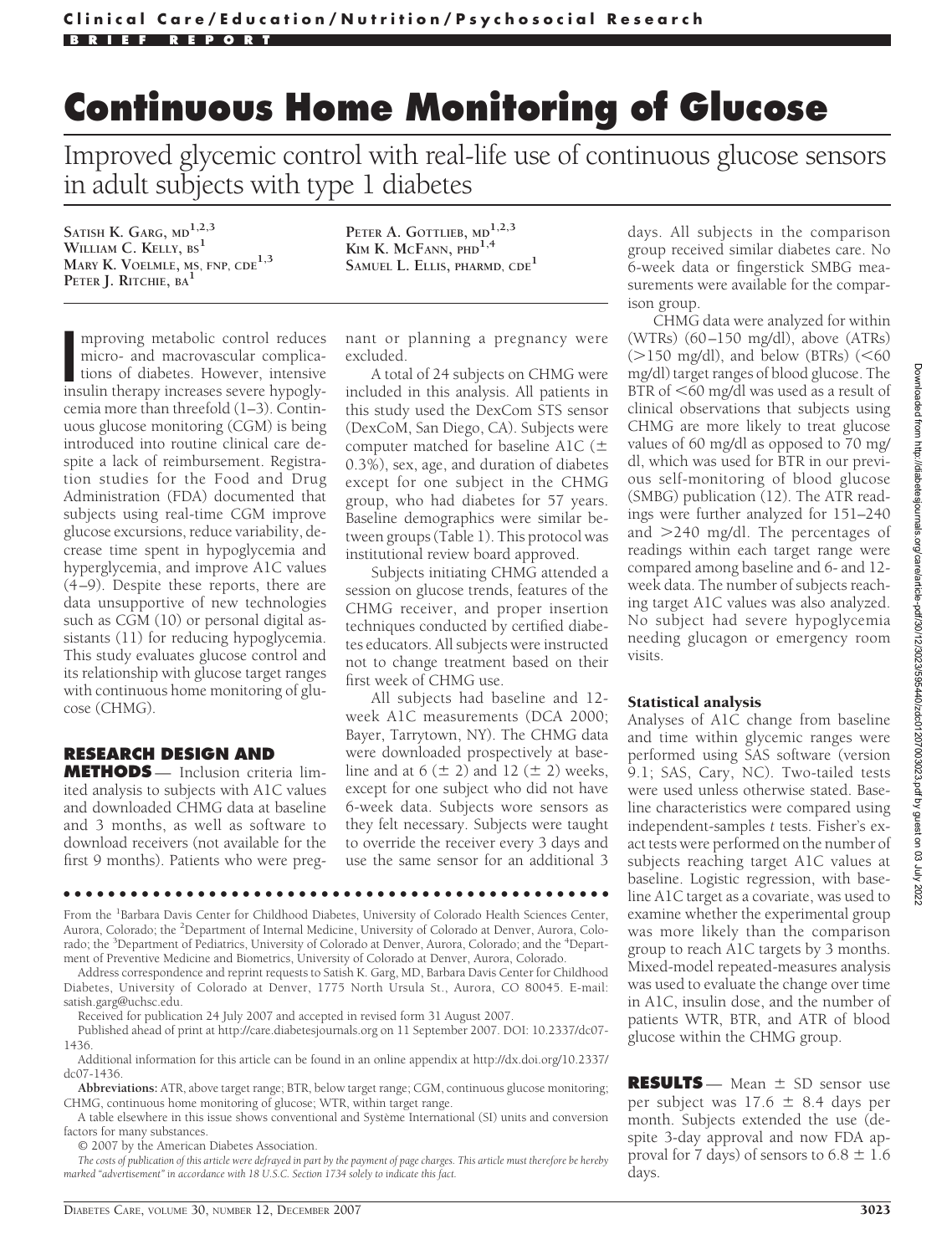#### **Table 1—***Demographics and results*

|                           | Baseline          |                   |                  | 3 months          |                   |                  |
|---------------------------|-------------------|-------------------|------------------|-------------------|-------------------|------------------|
|                           | <b>CHMG</b>       | Comparison        | $\boldsymbol{P}$ | <b>CHMG</b>       | Comparison        | $\boldsymbol{P}$ |
| $\boldsymbol{n}$          | 24                | 23                | NS.              |                   |                   |                  |
| Age (years)               | $45.8 \pm 13.2$   | $44.3 \pm 13.4$   | 0.703            |                   |                   |                  |
| Duration (years)          | $27.2 \pm 16.6$   | $24.0 \pm 15.8$   | 0.513            |                   |                   |                  |
| Sex (male/female)         | 11/13             | 10/13             | 0.871            |                   |                   |                  |
| BMI $(kg/m2)$             | $26.1 \pm 4.1$    | $26.9 \pm 4.8$    | 0.565            |                   |                   |                  |
| Treatment                 |                   |                   |                  |                   |                   |                  |
| MDI                       | 18                | 16                | 0.677            |                   |                   |                  |
| <b>CSII</b>               | 6                 | 7                 | 0.677            |                   |                   |                  |
| AlC $(\%)$                | $7.43 \pm 1.0^*$  | $7.39 \pm 1.0$    | 0.896            | $7.06 \pm 0.8^*$  | $7.73 \pm 1.4$    | 0.039            |
| Target A1C                |                   |                   |                  |                   |                   |                  |
| $<7.5\%$                  | 14 of 24          | 13 of 23          | 0.900            | 20 of 24          | 12 of 23          | 0.023            |
| $< 7.0\%$                 | 7 of 24           | 6 of 23           | 0.814            | 12 of 24          | 6 of 23           | 0.211            |
| $<6.5\%$                  | 4 of 24           | 4 of 23           | 1.000            | 4 of 24           | 3 of 23           | 1.000            |
| Insulin dose              | $51.9 \pm 31.4$ † | $45.7 \pm 28.6$ † | 0.413            | $50.1 \pm 31.4$ † | $49.0 \pm 33.4$ † | 0.310            |
| Glucose target ranges (%) |                   |                   |                  |                   |                   |                  |
| WTR‡                      | $42.6 \pm 19.5$   | NA                | NA               | $49.1 \pm 16.7$   | NA                | 0.03538          |
| ATR                       | $53.2 \pm 20.4$   | NA                | NA               | $47.6 \pm 17.0$   | NA                | 0.03558          |
| <b>BTR</b>                | $4.2 \pm 3.5$     | NA                | NA               | $3.4 \pm 6.7$     | NA                | 0.6388           |

Data are means  $\pm$  SD or *n* unless otherwise indicated. \*There was a significant decrease ( $P = 0.047$ ) in A1C in the CHMG group from baseline to 3 months. †There was no significant change in total insulin dose in the CHMG or comparison group from baseline to 3 months. ‡WTR glycemia was defined as 60–150 mg/dl (3.3–8.3 mmol/l). §These *P* values represent differences in glucose target ranges from baseline to 3 months in the CHMG group using mixed-model repeated-measures analysis. CSII, continuous subcutaneous insulin infusion; MDI, multiple daily injection; NA, not applicable; NS, not significant.

# Changes in A1C

A1C values at baseline were  $7.43 \pm 1.0$ and  $7.39 \pm 1.0\%$  for the CHMG and comparison groups, respectively  $(P = 0.896)$ (Table 1). There was a significant decrease in A1C in the CHMG group ( $0.4 \pm 0.5\%$ ;  $P = 0.047$ , mixed repeated-measures analysis) at 12 weeks, with a nonsignificant increase in A1C (0.3  $\pm$  1.1%; *P* = 0.0710) in the comparison group. Also, at 12 weeks there was a difference in A1C values between groups  $(P = 0.0385)$  despite the fact that there was no change in insulin dose. The number of subjects achieving A1C values  $\leq 7.5\%$  was higher in the CHMG group at 12 weeks (OR  $7.229; P = 0.0234$  (13).

#### Glucose target ranges

Subjects using CHMG increased WTR glucose readings by  $6.5 \pm 15.0\%$  ( $P =$ 0.0353) and reduced mean ATR glucose readings by  $5.6 \pm 16.7\%$  ( $P = 0.0355$ ) at 12 weeks compared with baseline. ATR glucose values also showed a significant reduction in readings > 240 mg/dl by 6.4  $\pm$  14.0% (*P* = 0.0351) at 12 weeks. Results were similar for subjects using multiple daily injections or insulin pumps. Pie charts for glucose ranges are available in an online appendix at http:// dx.doi.org/10.2337/dc07-1436.

**CONCLUSIONS** — This study demonstrates that use of real-time CHMG is associated with improved metabolic control over 12 weeks in adults with type 1 diabetes, as previously documented (8,14–19). This study supports previous findings carrying over to real-life use of CHMG in subjects with reasonable glucose control (A1C  $\sim$ 7.4%). The modest improvement in A1C of 0.4% could be due to the subject population, the shortterm nature of the study, and near-target baseline A1C values of 7.43%.

Improvements in metabolic control with CHMG were not associated with increased hypoglycemia, supporting earlier findings (8,14–19). The mean increase in WTR glucose readings of 6.5% and decrease in ATR glucose readings of 5.6% at 3 months corresponded with a 0.4% decline in A1C, which is lower than was expected based on our previous selfmonitoring of blood glucose data (12). This could be due to lower A1C values at baseline.

Limitations of this study include a small sample size, shorter follow-up, and lack of a randomized control group. However, the data show that CHMG use results in a small A1C reduction without increasing hypoglycemia, most likely due to behavioral changes.

We conclude that use of CHMG can further improve glucose control in subjects with relatively well-controlled type 1 diabetes, with no increase in hypoglycemia. Prospective randomized clinical trials using CHMG with a large sample size need to be conducted.

**Acknowledgments**— This study was sponsored in part by grant 08 FLA 00250 from the State of Colorado Public Health and Environment; grant P30 DK575616 from the Diabetes Endocrine Research Center, National Institutes of Health (NIH); grant M01 RR00069 from the General Clinical Research Centers Program, NIH; and grants R01 HL61753, RO1 HL079611, and RO1 DK32493 from the Children's Diabetes Foundation (Denver, CO).

## **References**

- 1. The effect of intensive treatment of diabetes on the development and progression of long-term complications in insulin-dependent diabetes mellitus: The Diabetes Control and Complications Trial Research Group. *N Engl J Med* 329:977–986, 1993
- 2. UK Prospective Diabetes Study (UKPDS) Group: Intensive blood-glucose control with sulphonylureas or insulin compared with conventional treatment and risk of complications in patients with type 2 diabetes (UKPDS 33). *Lancet* 352:837–